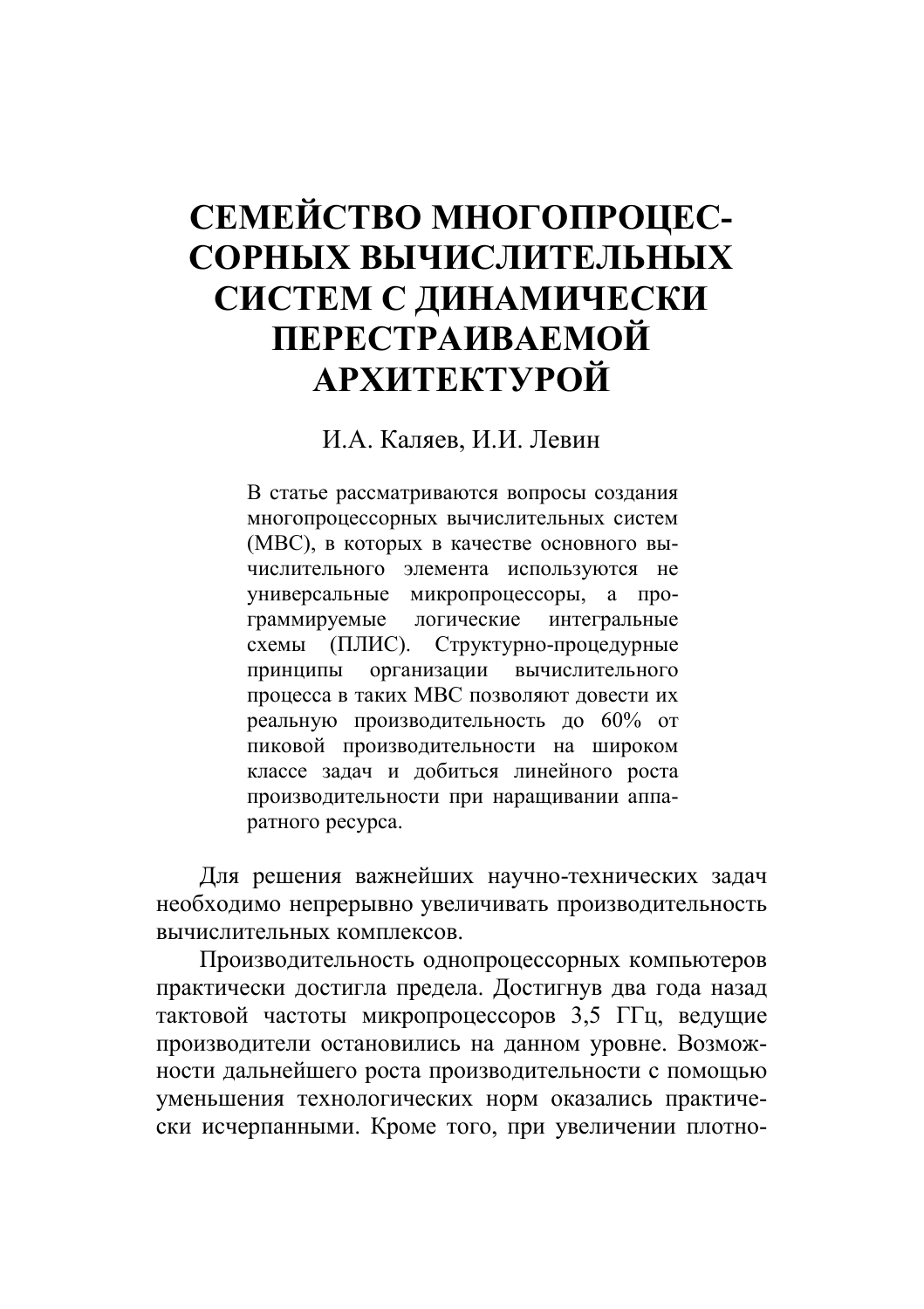сти размещения транзисторов на кристалле значительно возрастает сложность процессоров, поэтому прирост производительности не пропорционален затрачиваемым аппаратным ресурсам и энергии. Не помогает дальнейшее наращивание объемов кэш-памяти микропроцессоров, а также числа одновременного выполнения команд.

Заявленные производителями пиковые характеристики процессоров практически не достижимы без низкоуровневого программирования. Большинство вычислительных задач выполняется на массовых микропроцессорах с эффективностью не более 10÷20% [1]. Если десять лет назад компьютерному сообществу казалось, что вычислительная техника может неограниченно развиваться, совершенствуя микропроцессорные схемотехнические и технологические решения, то сейчас ясно, что без координатной перестройки архитектуры вычислительной техники сохранить темп роста производительности невозможно.

Одним из способов повышения производительности вычислительных систем является распараллеливание вычислительных процессов. В настоящее время многопроцессорные вычислительные системы (МВС) используются в различных областях науки и техники, а также в промышленности и экономике. В то же время реальная промногопроцессорных изволительность вычислительных систем, которые ориентированы на традиционные методы организации параллельных вычислений и представляют собой механистически соединенные традиционные микропроцессоры, зачастую не превышает  $10\div 15\%$  от заявляемой пиковой производительности вследствие необходимости реализации множества процедур межпроцессорного обмена, а также синхронизации последовательных процессов, выполняемых в процессорах системы [2]. Более того, для задач, требующих интенсивных, но нерегулярных межпроцессорных обменов и обращений к систе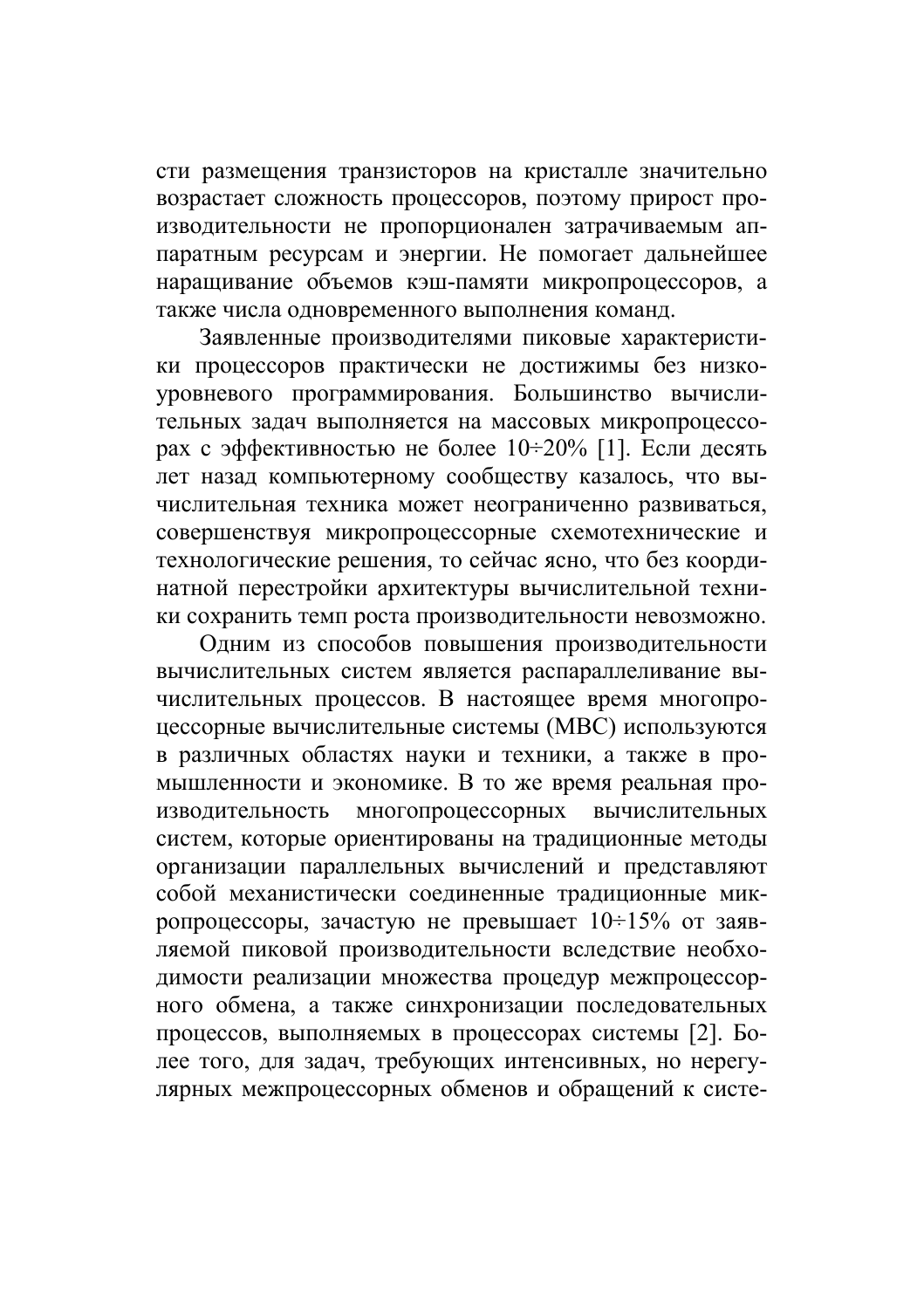ме распределенной памяти, реальная производительность МВС снижается до 1%.

Основная причина - это несоответствие между «жесткой» архитектурой MBC и информационной структурой широкого класса решаемых задач. из-за чего существуюшие суперкомпьютеры и работают столь неэффективно.

Данный недостаток позволяет устранить способ построения МВС с «гибкой», динамически перестраиваемой (программируемой) архитектурой, подстраиваемой под информационную структуру каждой конкретной задачи, решаемой в текущий момент времени на таком компьютеpe [3,4].

Практическое внедрение данной концепции сдерживалось отсутствием необходимой для ее реализации реконфигурируемой элементной базы. В последние годы такая элементная база на рынке появилась - это программируемые логические интегральные схемы (ПЛИС) высокой степени интеграции. На основе ПЛИС возможно без привлечения больших финансовых затрат создавать МВС с программируемой архитектурой, существенно опережающие зарубежные аналоги по таким характеристикам как соотношение «реальная производительность/пиковая производительность» (эффективность) и «реальная производительность/объем» (компактность).

По этому пути уже идут ведущие мировые производители: компания Стау предлагает снабдить процессоры Opteron на двухпроцессорной платформе помощником в виде дополнительного модуля на базе ПЛИС Virtex 4 (DRC Coprocessor Module), включаемого во второй сокет Opteron-процессора. На DRC Coprocessor Module возлагается решение трудоемких для универсального процессора задач. Структура ПЛИС DRC Coprocessor Module при этом перестраивается под конкретную решаемую задачу.

В то же время западные производители используют ПЛИС, как правило, только в качестве сопроцессоров к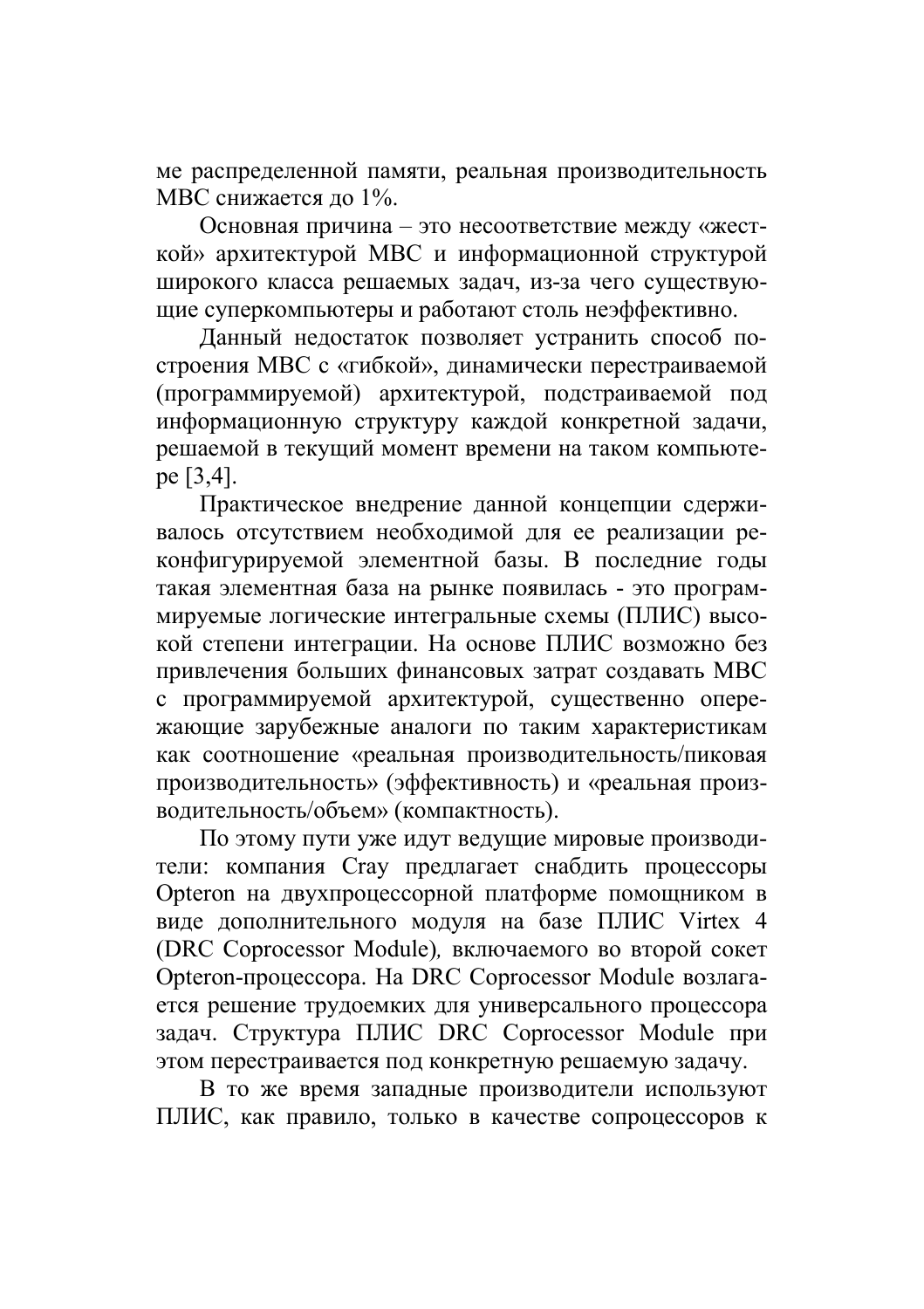стандартным вычислительным узлам - универсальным микропроцессорам. Концепция же построения МВС с программируемой архитектурой предполагает использовать ПЛИС в качестве базы для создания динамически реконфигурируемых вычислительных систем (РВС), алаптируемых под структуру решаемой задачи. В качестве основного вычислительного элемента в РВС используются вычислительные структуры, созданные в поле логических блоков ПЛИС, в то время как небольшое количество универсальных микропроцессоров выполняют вспомогательные функции: загрузку конфигураций ПЛИС, тестирование, распределение вычислительной нагрузки, загрузку исходных данных, визуализацию результатов и т.п.

Теоретические положения данной концепции уже подтверждены созданием в НИИ многопроцессорных вычислительных систем имени академика А.В. Каляева Южного федерального университета (НИИ МВС ЮФУ) целого ряда экспериментальных образцов РВС различных конфигураций на базе ПЛИС - от малогабаритных одноплатных устройств до систем, содержащих тысячи процессоров. В частности, в рамках ФЦНТП «Исследования и разработки по приоритетным направлениям науки и техники» на 2002-2006 годы была создана модульнонаращиваемая РВС с производительностью 200 Гфлопс в объеме всего 40 дм<sup>3</sup>. Данная система показала исключительно высокую реальную производительность на широком классе задач линейной алгебры, цифровой обработки сигналов, математической физики, символьной обработки, криптографии и других, работая с эффективностью не менее 60%.

Обший вил базового модуля  $\overline{M}$ модульнонаращиваемой РВС показан на рисунке 1.

Результаты теоретических и прикладных исследований позволяют сделать вывод об эффективности использования концепции динамической перестройки архитекту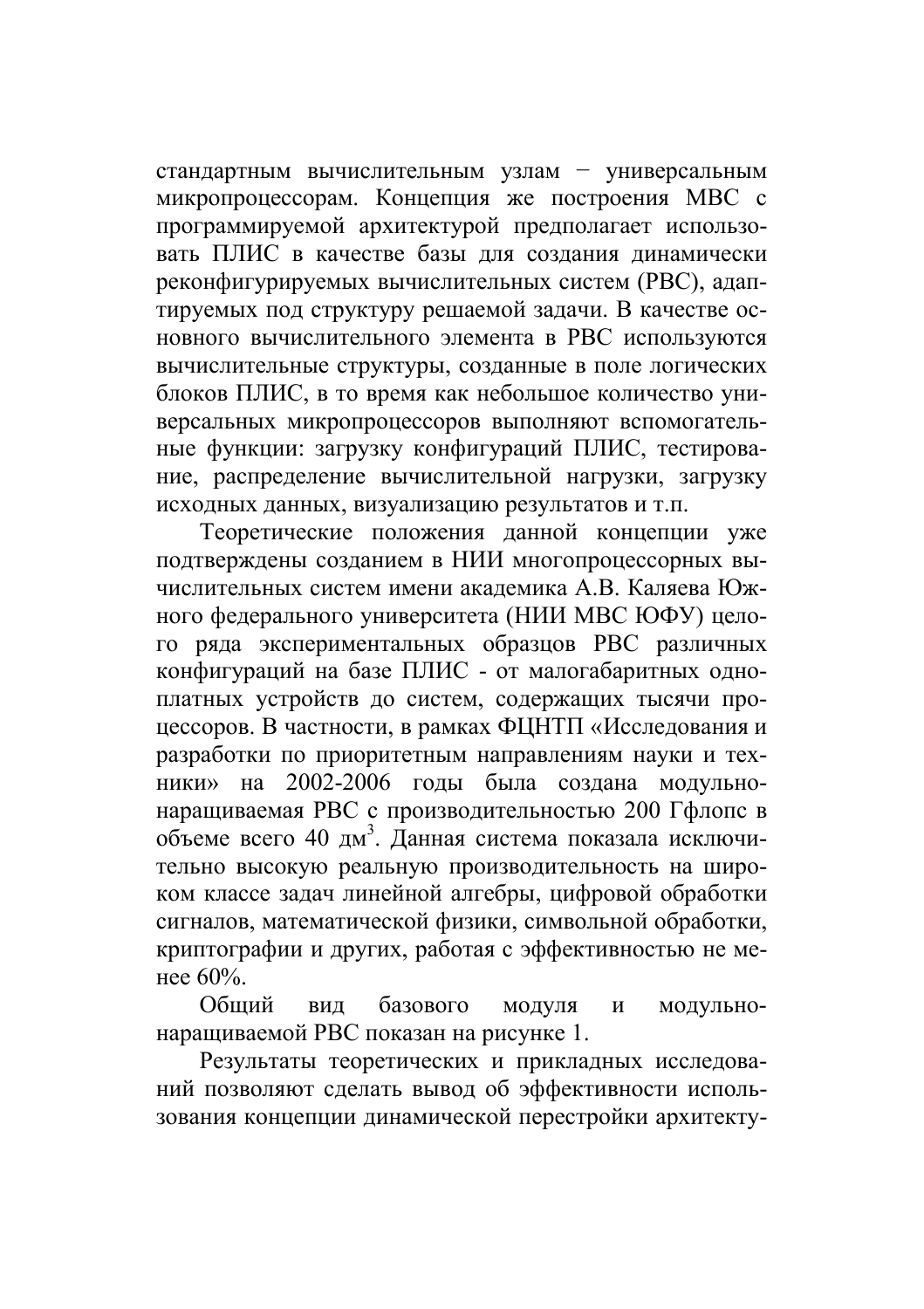ры системы для создания целого семейства высокопроизводительных модульно-наращиваемых многопроцессорных суперкомпьютеров широкого применения на основе ПЛИС-технологий (от суперЭВМ и рабочих станций до ускорителей персональных компьютеров), значительно опережающих по своим техническим характеристикам зарубежные аналоги, и в то же время отличающихся существенно более низкой стоимостью и сохранением преемственности методов и средств программирования.



Базовый модуль 16М50 Характеристики базового модуля Число ПЛИС Virtex IV, шт. 16 Объем памяти, ГБайт  $\mathbf{1}$ Производительность, 50 Гфлопс Рабочая частота, МГц 160 Количество каналов LVDS, IIIT. 112 Суммарная пропускная способность LVDS каналов. 22400 Мбит/сек Потребляемая мощность,  $KBr$ 0.16 Габариты, мм 233,35x280



Модульно-наращиваемая РВС

Характеристики изделия

| Число унифицированных  |                |
|------------------------|----------------|
| вычислительных БМ, шт. | 4              |
| Число вычислительно    |                |
| реконфигурируемых      |                |
| блоков, шт.            | 64             |
| Объем памяти, Гбайт    | $\overline{4}$ |
| Производительность,    |                |
| ГФлопс                 | 200            |
| Потребляемая мощность, |                |
| KВт                    | 0,9            |
| Объем, л               | 39,9           |

Рисунок 1 - Базовый модуль 16М50 и модульно-наращиваемая **PBC**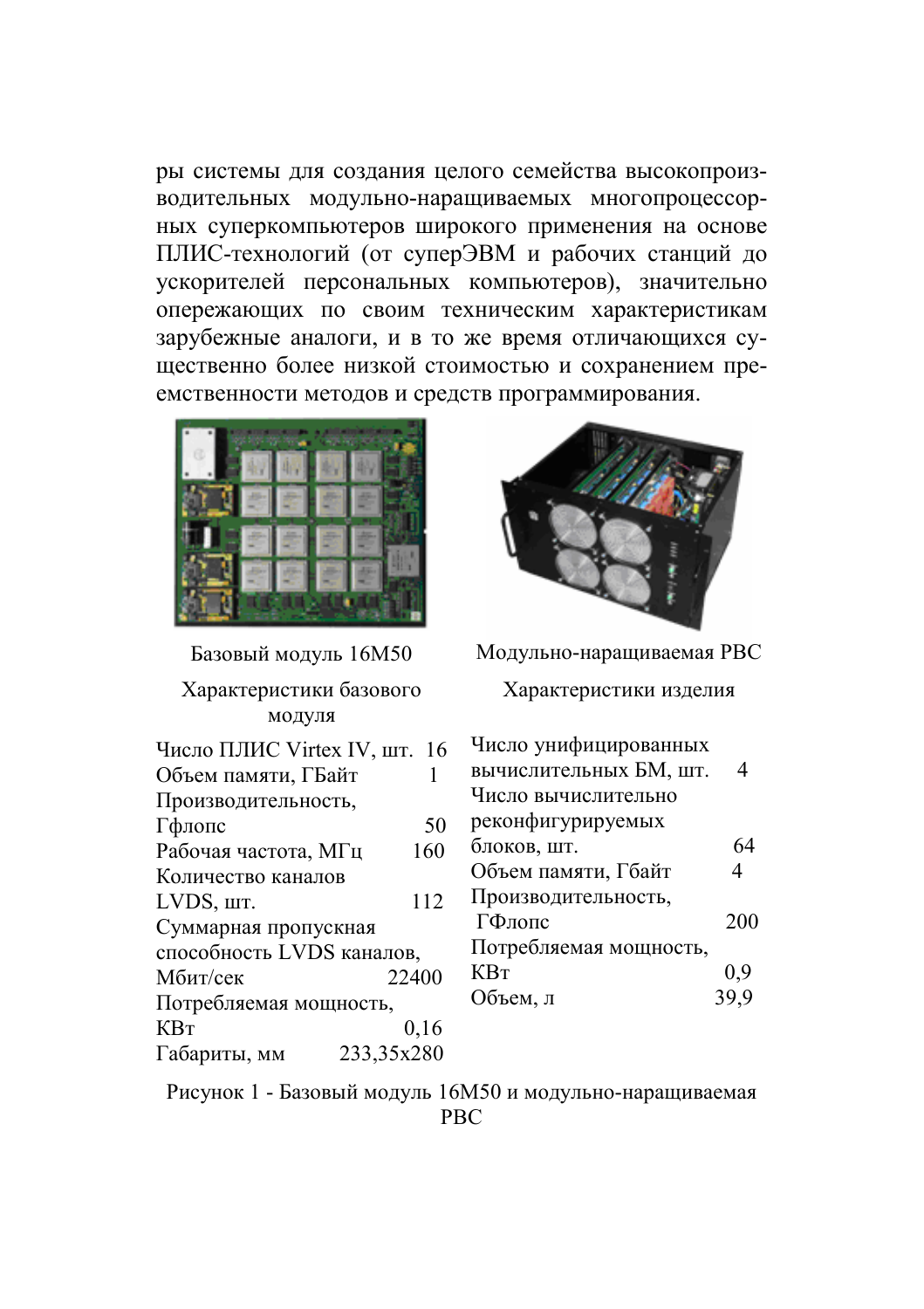В качестве прототипа реконфигурируемого ускорителя персонального компьютера может выступать изделие «Мангуст», внешний вид которого показан на рисунке 2.

В настоящее время в НИИ МВС ЮФУ выполняется госконтракт 02.524.12.4002 по теме «Создание семейства высокопроизводительных многопроцессорных вычислительных систем с динамически перестраиваемой архитектурой на основе реконфигурируемой элементной базы и их математического обеспечения для решения вычислительно трудоемких задач» в рамках ФЦП «Исследования и разработки по приоритетным направлениям развития научно-технологического комплекса России на 2007-2012 голы».





Базовый модуль Ускоритель персонального компью-**«MAHEVCT»** тера «МАНГУСТ» Характеристики ускорителя персонального компьютера

| Число реконфигурируемых вычислительных блоков, шт. | 4          |
|----------------------------------------------------|------------|
| Число эквивалентных вентилей, шт.                  | 32         |
| МЛН.                                               |            |
| Объем динамической памяти, Мбайт                   | 576        |
| Производительность, Гфлопс                         | 25         |
| Частота базового модуля, МГц                       | 160        |
| Скорость обмена данными по каналу Ethernet         | 1 Гбит/с   |
| Потребляемая мощность, КВт                         | 0,145      |
| Габариты, мм                                       | 300x263x55 |

Рисунок 2 - Базовый модуль «МАНГУСТ» и укоритель персонального компьютера «МАНГУСТ»

В рамках госконтракта будет создано семейство РВС: высокопроизводительные системы отраслевого уровня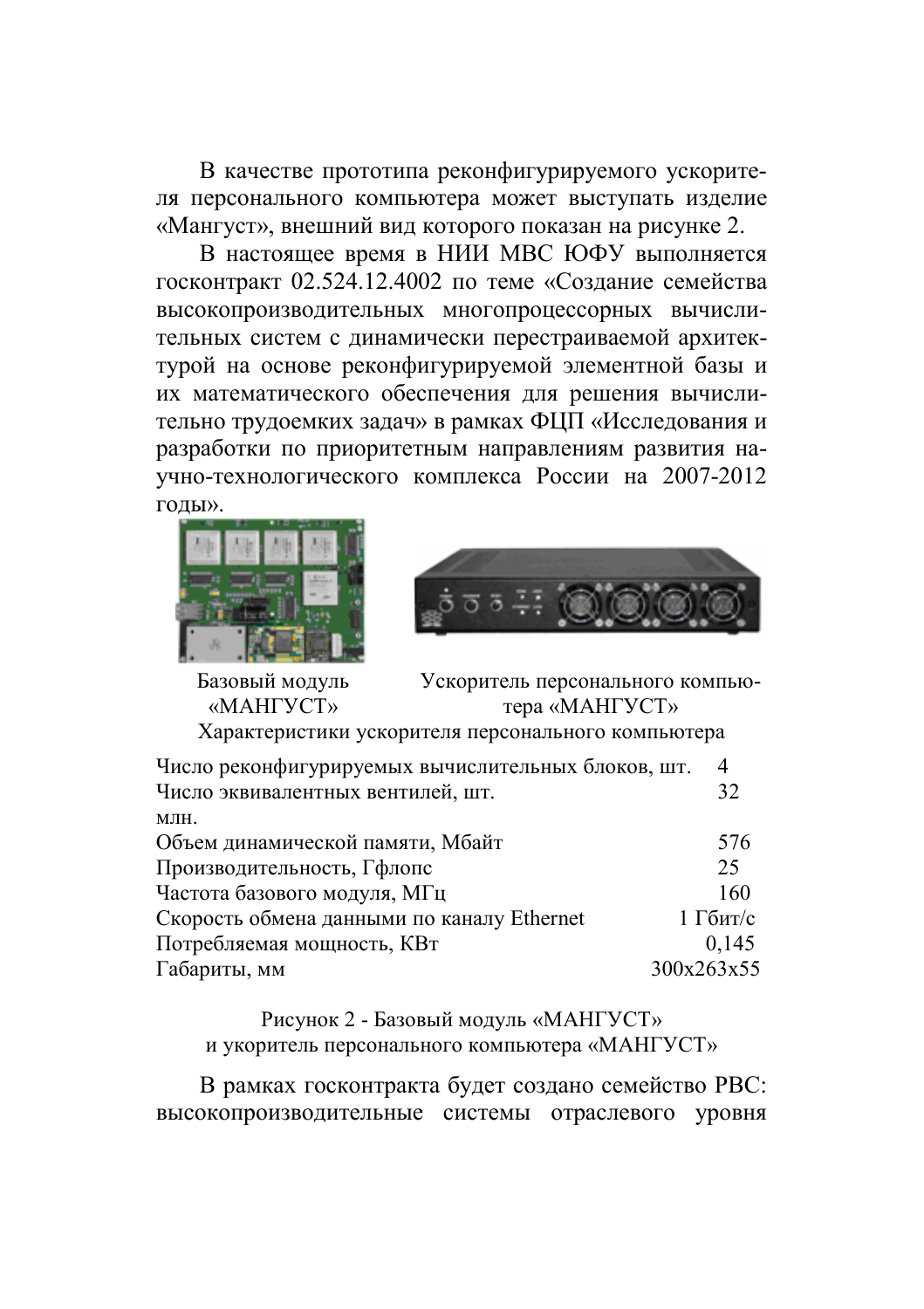производительностью 5 Тфлопс (РВС-5), уровня крупных организаций или научных центров производительностью 1 Тфлопс (РВС-1), рабочая станция уровня средних организаций производительностью 200 ГФлопс (РВС-0.2), а также ускорители для персональных компьютеров производительностью 50 и 25 ГФлопс (РУПК-50 и РУПК-25). Структура семейства РВС показана на рисунке 3.

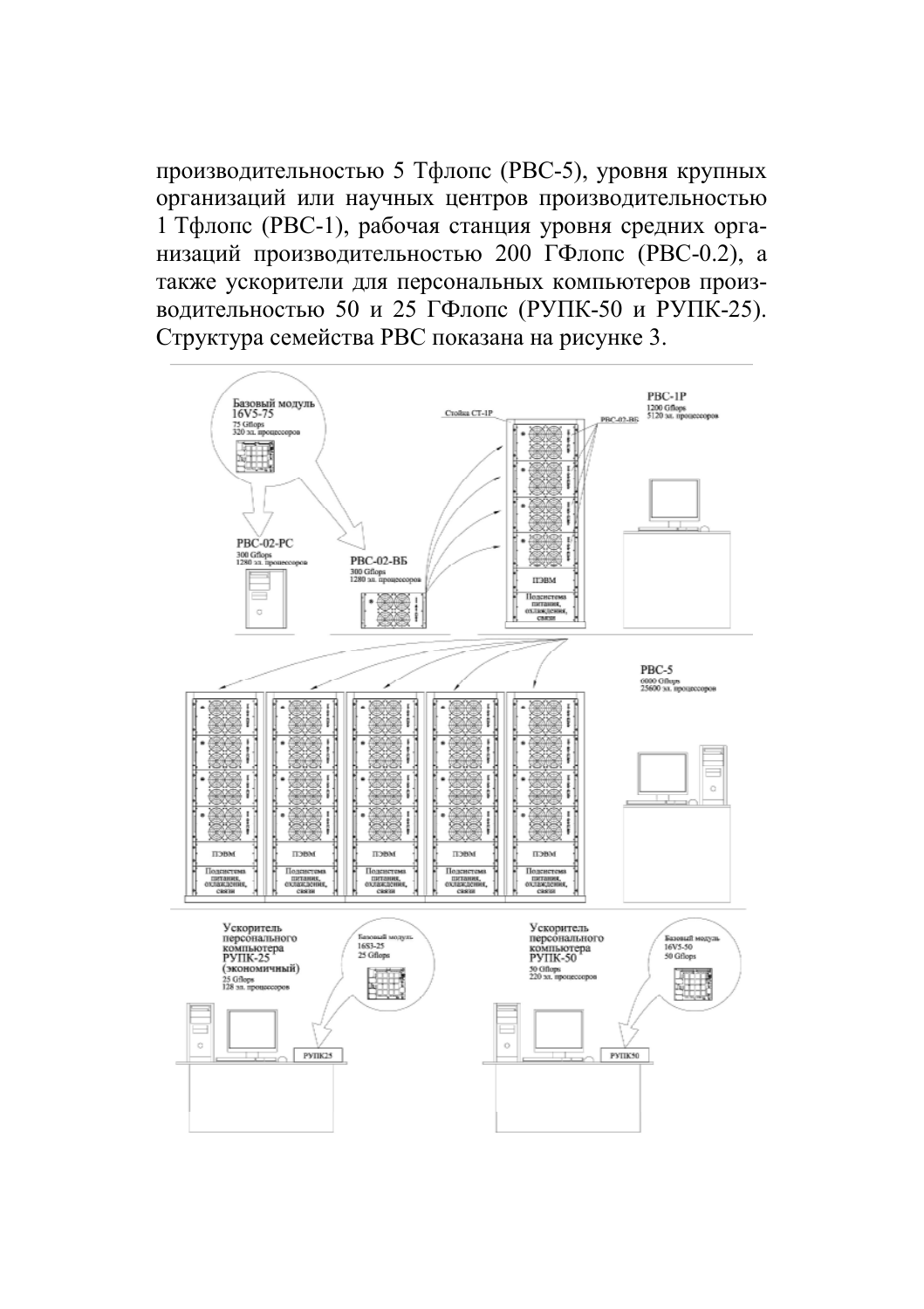## Рисунок 3 - Структура семейства РВС

В НИИ МВС ЮФУ имеется большой научнотехнический задел для построения систем подобного класса, что позволит создать конкурентоспособный пролукт на мировом рынке.

Пелесообразность проекта также обусловлена экономической выгодностью разработки данных технологий в Российской Федерации по сравнению с приобретением отдельных компонентов за рубежом, поскольку стоимость лицензий на их использование может составлять от нескольких сот тысяч до десятков миллионов долларов.

Реальная производительность системы РВС-5 будет в несколько раз превосходить производительность наиболее мощной суперЭВМ, находящейся в настоящее время на территории России, и при этом будет обладать существенно меньшими габаритами, энергопотреблением и стоимостью. В рамках проекта будет создана конструкторская документация для серийного производства семейства многопроцессорных реконфигурируемых вычислителей с динамически перестраиваемой архитектурой, а также их программное обеспечение для решения вычислительно трудоемких задач. Эскиз базового модуля 16V5-75 старших моделей РВС показан на рисунке 4.

Системы с высокой реальной производительностью позволят решить важнейшие научно-технические задачи и обеспечить прорывы в таких наукоемких технологических областях как молекулярная фармакология, наноэлектроника, создание энергетических комплексов нового поколения, а также проведение фундаментальных научных исследований в астрофизике, микробиологии, физике твердого тела, нейроматематике, томографического исследования приповерхностных слоев Земли и т.д.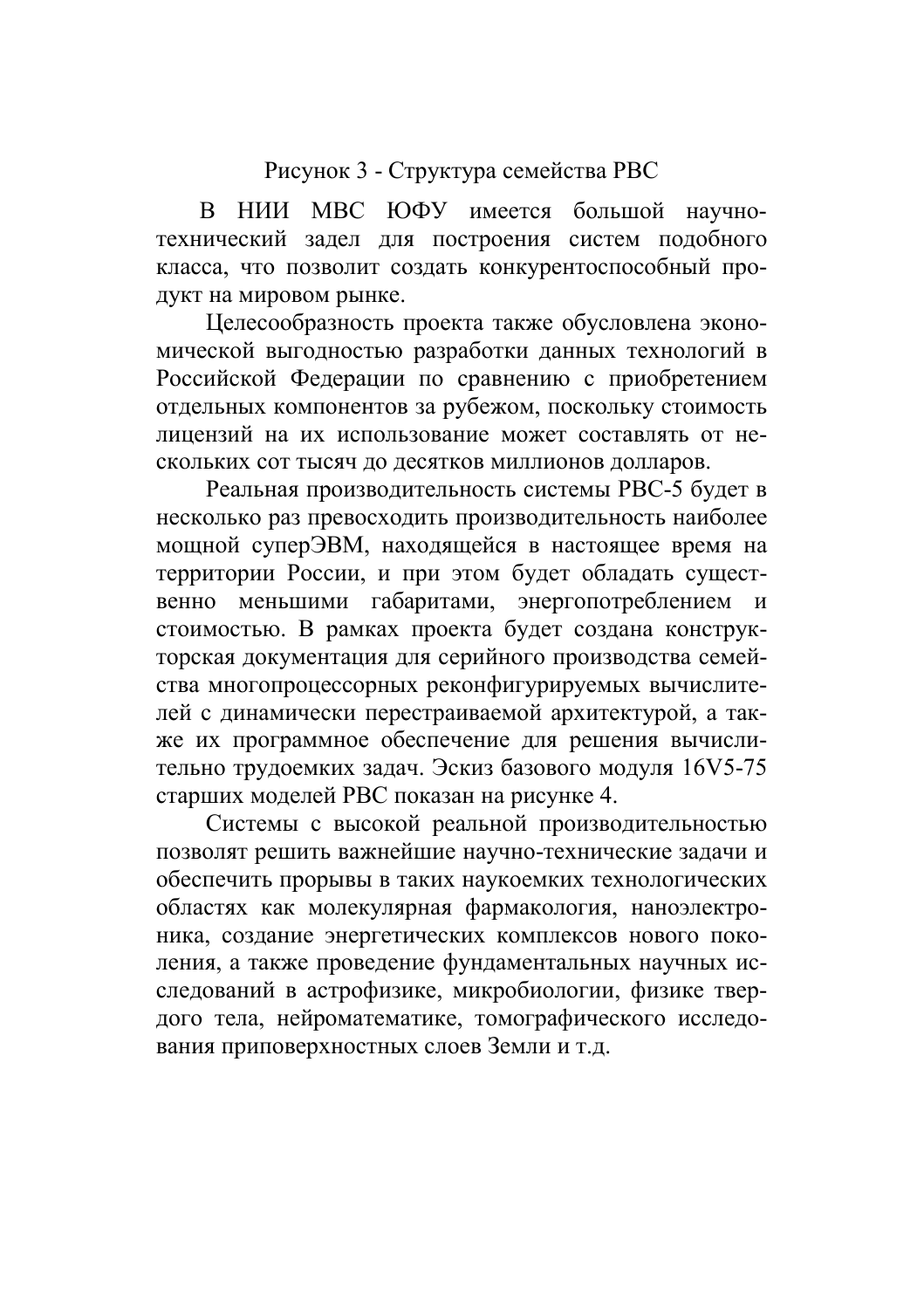

Самая сложная плата в Европе

- 256 элементарных процессоров (IEEE-754)
- тактовая частота 330 МГц
- обработка 64-разрядных данных с плавающей запятой
- производительность 85 ГФлопс
- частота обмена между ПЛИС до 1,2 ГГц (LVDS)
- потребляемый ток до 200 А
- печатная плата 20 слоев
- $-$  класс точности 5+
- внешние интерфейсы LVDS, Gigabit Ethernet
- Срок создания декабрь 2007 года

## Рисунок 4 - Эскиз базового модуля 16V5-75 старших моделей РВС

Семейство высокопроизводительных многопроцессорных вычислительных систем с динамически перестраиваемой (программируемой) архитектурой на основе реконфигурируемой элементной базы является конкурентоспособной альтернативой традиционной организации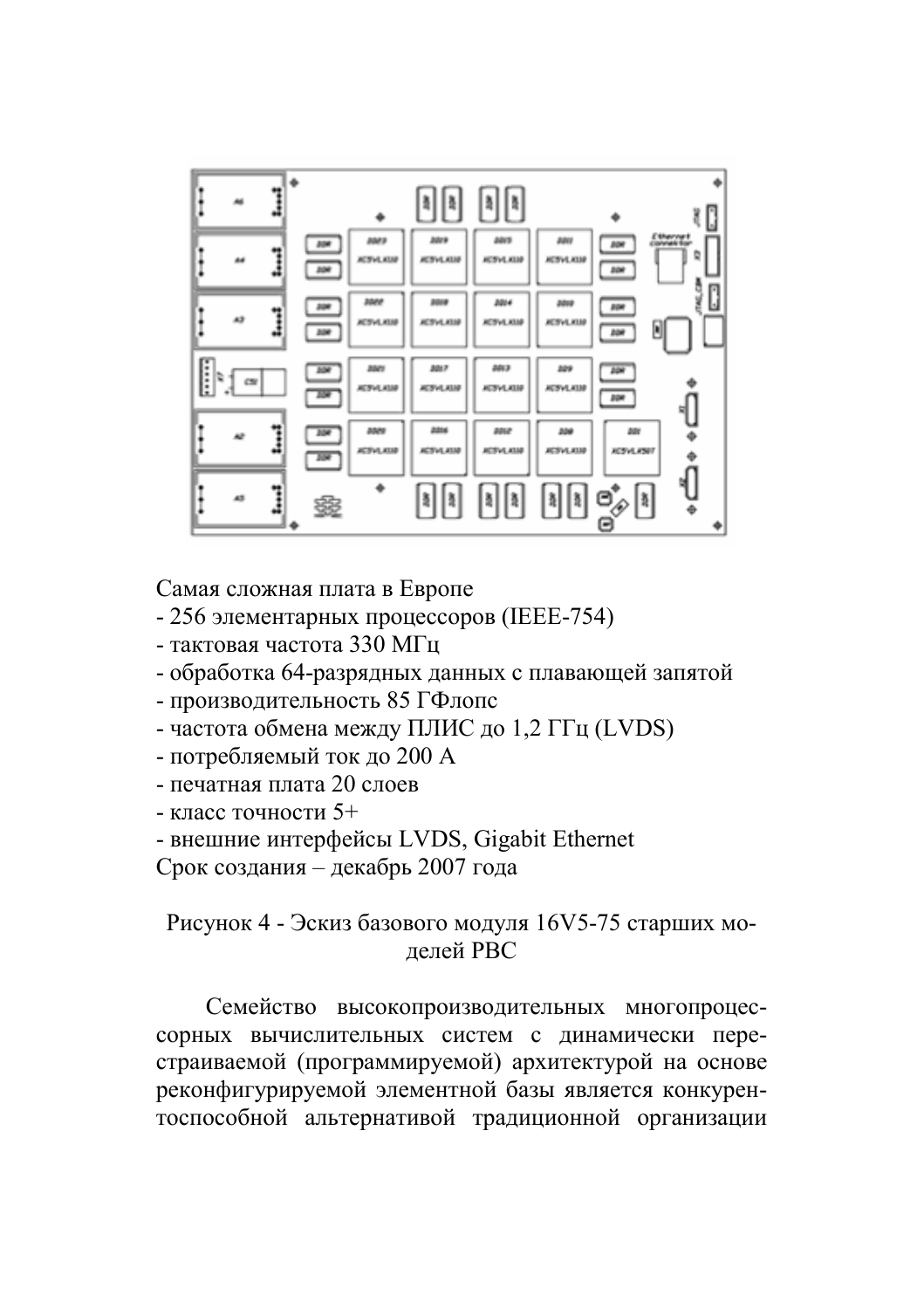многопроцессорных систем, основанных на использовании микропроцессоров в качестве основного вычислительного элемента. В выпуске подобной продукции заинтересован ряд предприятий и ведомств, но, прежде всего, это крупные научные центры.

Семейство РВС булет ориентировано на решение вычислительно трудоемких научно-технических задач в таких областях как символьная обработка информации, защита компьютерных сетей, создание принципиально новых лекарственных препаратов и материалов нового поколения, управление в реальном масштабе времени объектами ядерной энергетики, летательными и космическими аппаратами, расшифровка структуры белка, оптимизация эксплуатации нефтяных месторождений, томографических исследований приповерхностных слоев Земли акустическими и электромагнитными волнами, нейроматематика

Создаваемое в рамках проекта системное и прикладное программное обеспечение, которое должно обеспечить потенциальным пользователям удобство программирования сложных практических задач на семействе РВС, функционально может быть разделено на три группы:

- средства разработки прикладных программ;

- средства администрирования вычислительных ресурсов семейства РВС, необходимые, главным образом, для старших представителей семейства (РВС-1 и РВС-5);

- служебные программы и драйверы.

Известно, что создание конфигурационных файлов для программирования ПЛИС является трудоемким делом и требует специальных знаний и навыков. Поэтому основной целью создания программного комплекса средств разработки прикладных программ семейства РВС является предоставление пользователю возможностей, которые позволят создавать программы без привлечения специальных знаний в области схемотехники ПЛИС, и по сложно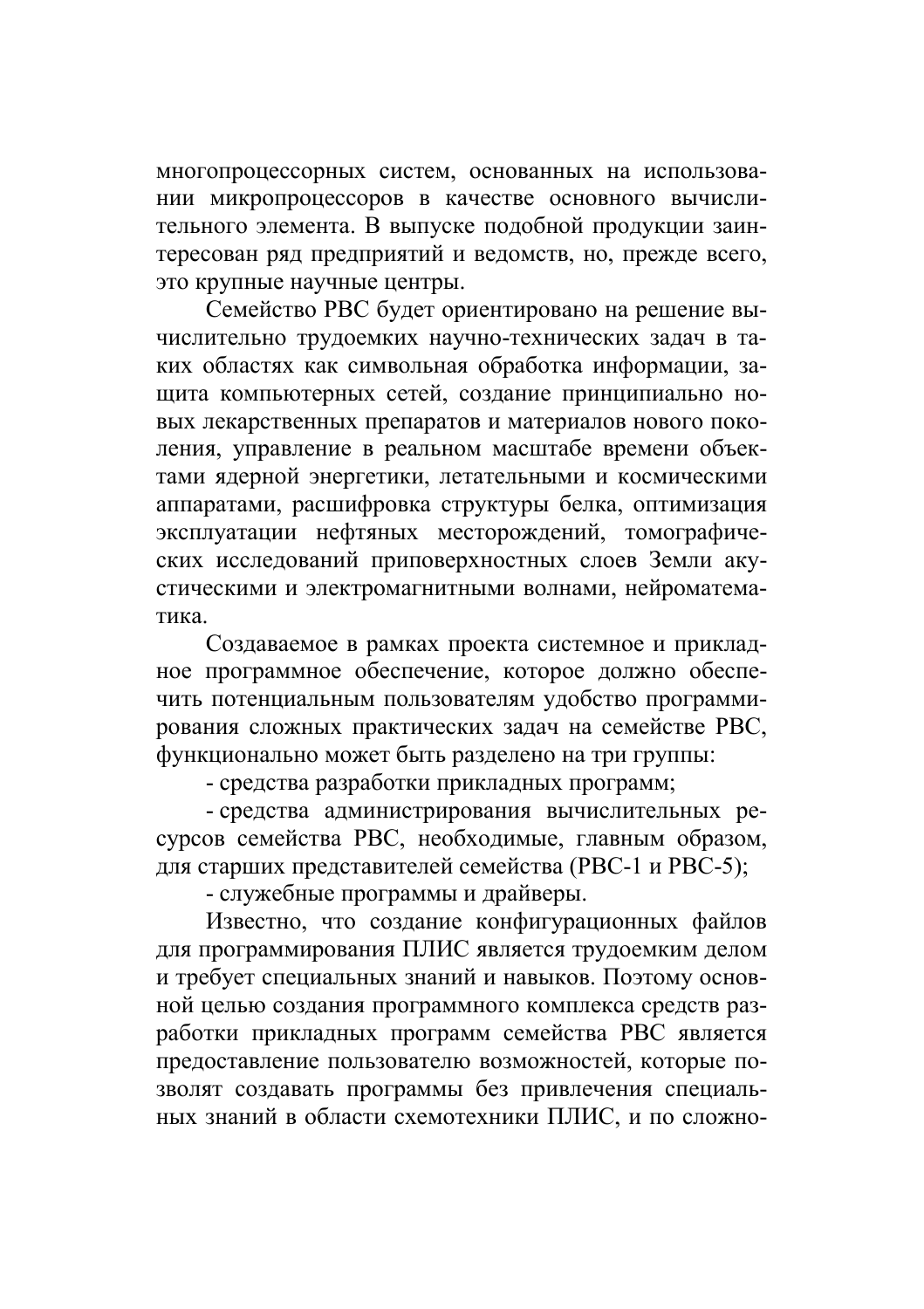сти будут приближены к обычному программированию для микропроцессоров и многопроцессорных ЭВМ. Основными задачами программного комплекса средств разработки является эффективная реализация вычислительно трудоемких фрагментов задач различных проблемных областей на произвольном количестве взаимосвязанных кристаллов ПЛИС и произвольном количестве базовых модулей СРВС, а также поддержка разработки и отладки прикладных программ на языках структурно-процедурных вычислений, в том числе с вызовом библиотечных функций настройки архитектуры системы и реализации необходимых вычислительных структур на множестве ПЛИС.

Программный комплекс средств разработки прикладных программ семейства РВС будет содержать: язык ассемблера Argus v.3.0; язык структурно-процедурного программирования высокого уровня COLAMO v.2.0; интегрированную среду разработки аппаратно-программных решений прикладных задач Argus IDE v.3.0, единую для всех представителей семейства РВС и поддерживающую языки программирования Argus v.3.0 и COLAMO v.2.0; отладчик параллельных программ на базовых модулях семейства РВС, поддерживающий межмодульные связи; программный интерфейс доступа к вычислительным ресурсам всех представителей СРВС из различных сред программирования; среду разработки вычислительных струкмасштабируемых ЛЛЯ синтеза параллельно-TVD конвейерных процедур, оперирующую библиотекой многокристальных схемных решений (IP-ядер).

Язык структурно-процедурного программирования высокого уровня COLAMO v.2.0 обеспечивает синтаксическую поддержку реконфигурации аппаратной платформы РВС и возможность использования элементов библиотеки масштабируемых IP-ядер. Транслятор СОLAМО v.2.0 для всех представителей семейства РВС обеспечивает трансляцию исходного кода программы в язык ассемб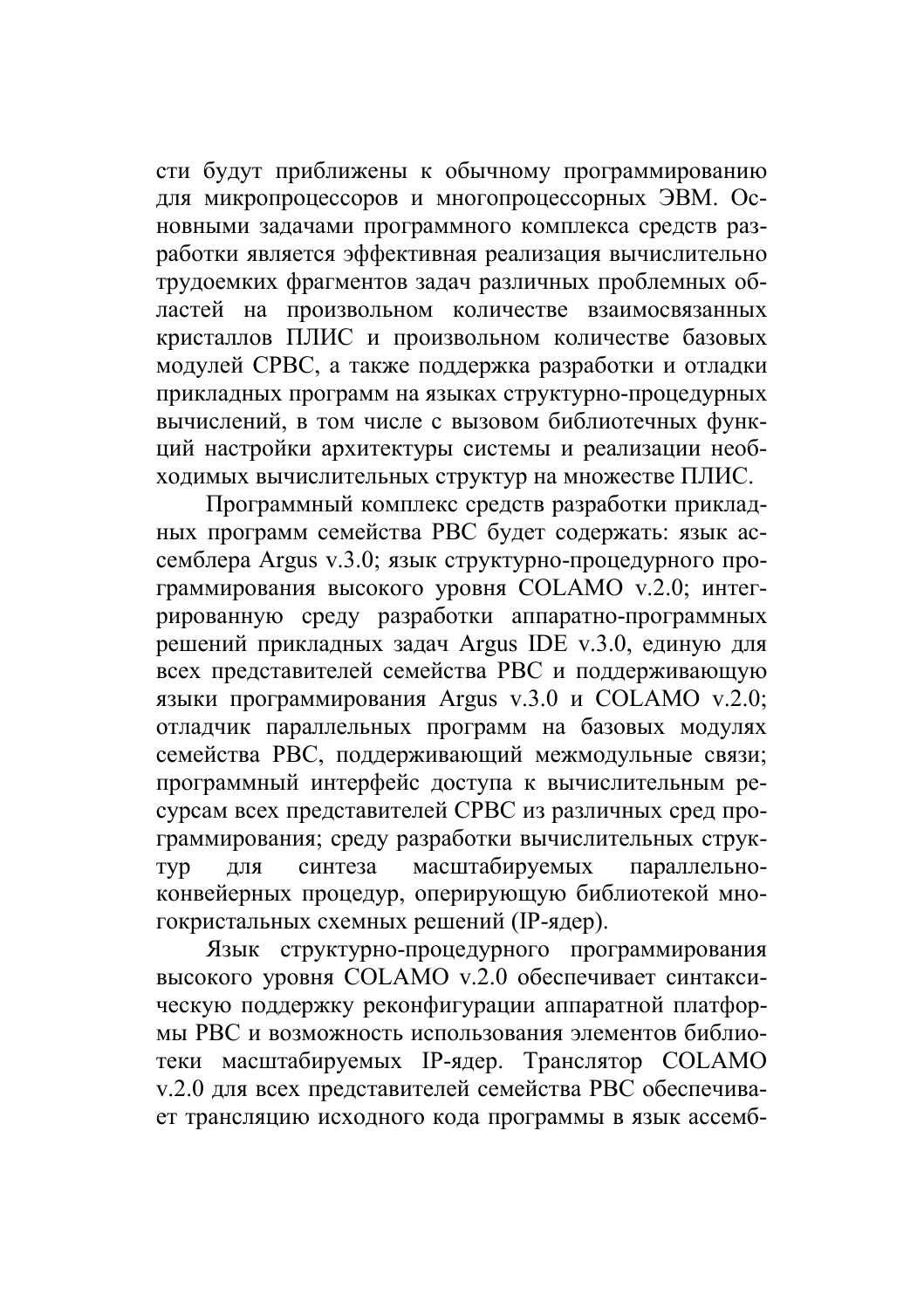лера Argus v.3.0 и в VHDL посредством среды разработки масштабируемых параллельно-конвейерных процедур, создавая тем самым конфигурационные файлы для ПЛИС.

Средства администрирования вычислительных ресурсов РВС, необходимые для обеспечения доступа и управления вычислительными ресурсами базовых модулей всех представителей семейства РВС, состоят из сервера удаленного доступа к вычислительным ресурсам, обеспечивающего обработку удаленных заявок на использование вычислительных ресурсов и поддерживающего очередь заявок с учетом приоритетов пользователей и клиентской части удаленного доступа, обеспечивающей прозрачный с точки зрения пользователя режим доступа и функционирования удаленных базовых модулей системы.

В состав служебных программ будут входить: драймодулей для операционной базовых системы **Ben** Windows; библиотека масштабируемых параллельных решений (IP-ядер), предназначенных для реализации вычислений на множестве кристаллов ПЛИС; библиотека межблочных интерфейсов для связи отдельных IP-ядер в единую масштабируемую вычислительную структуру; средства тестирования оборудования, в том числе удаленного, включающие тестирование связей между БМ, тестирование контроллера обмена для каждого БМ изделия и средства тестирования связей между БМ изделия; средства сигнализации о нештатных и аварийных ситуациях в работе оборудования.

Одновременно с разработкой семейства реконфигурируемых вычислительных систем предполагается создание и развитие инфраструктуры для обучения потенциальных пользователей и организации доступа к библиотекам масштабируемых IP-ядер для различных предметных областей с целью их широкого продвижения на рынке высокопроизводительной вычислительной техники. За счет использования возможностей сервисов глобальной ком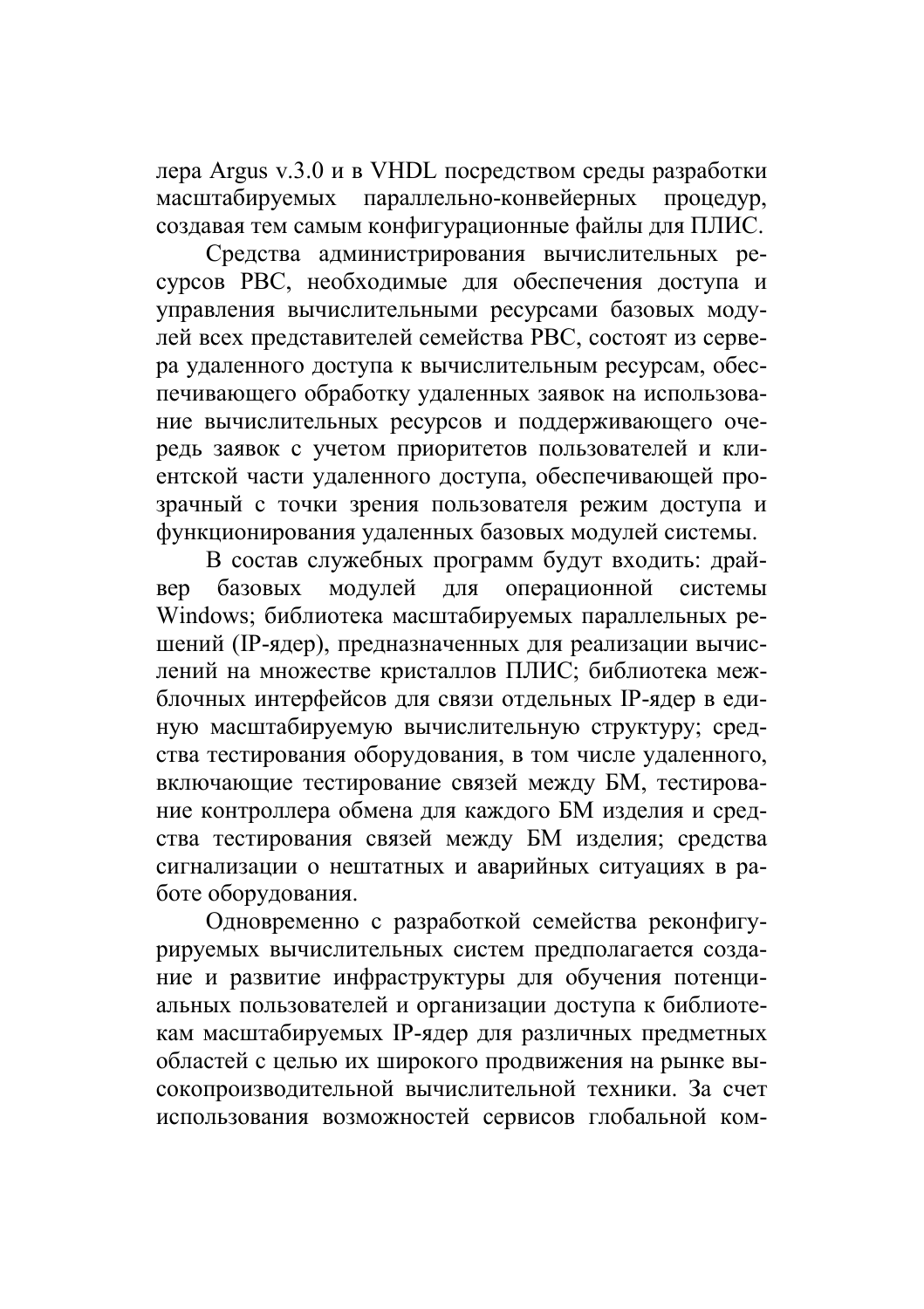пьютерной сети Internet будет обеспечен широкий доступ потенциальных пользователей к информационным ресурсам и программным продуктам, созданным в результате выполнения проекта.

Лля решения сложнейших залач. поставленных в рамках госконтракта №02.524.12.4002. и продвижения его результатов на рынке высокопроизводительной вычислительной техники создан консорциум, состоящий из научных организаций, академических структур, производственных фирм и учреждения высшего профессионального образования. В состав консорциума вошли: Южный федеральный университет. Южный научный центр РАН, спеастрофизическая обсерватория ниальная PAH. ФГУП «НИИ «Квант»» и ООО «НИЦ суперЭВМ и нейрокомпьютеров». Такой состав участников позволит создать законченный коммерческий продукт для рынка супер-**OBM.** 

Практическое использование результатов проекта позволит создать семейство РВС с динамически перестраиваемой архитектурой широкого применения, превосходящих по технико-экономическим характеристикам МВС с традиционной архитектурой в сегментах рынка суперЭВМ и рабочих станций, а также ускорителей к персональному компьютеру.

## Литература

1. Волков Д. «Реальность и фантазии» // Открытые систе- $M_{\rm BL} - 2006. - M_{\rm B}$ 

2. Аладышев О.С., Дикарев Н.И., Овсянников А.П., Телегин П.Н., Шабанов Б.М. СуперЭВМ: области применения и требования к производительности // Известия ВУЗов. Электроника, 2004. - №1. - С. 13-17.